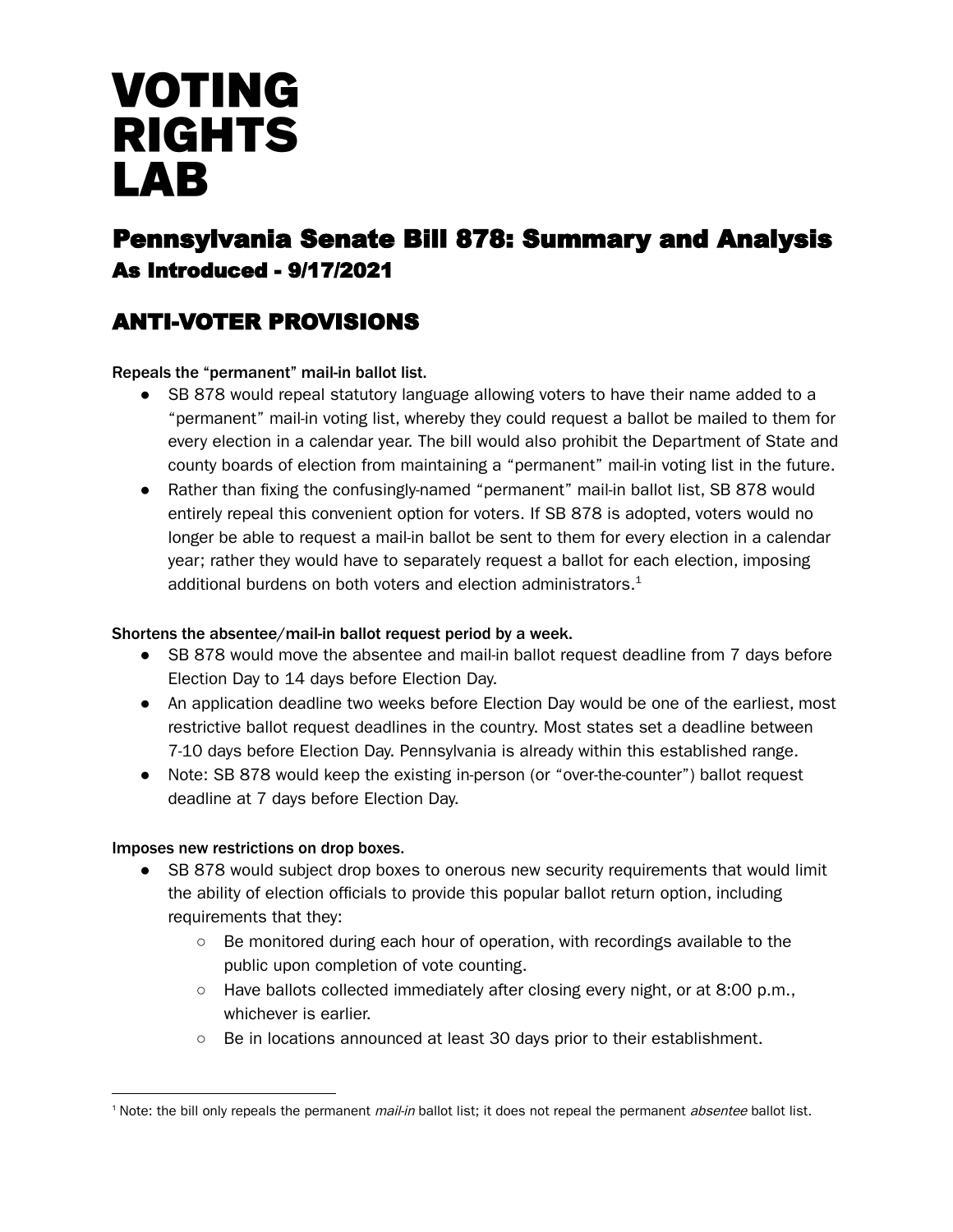- Be considered "polling places" and meet the accessibility, observer access, and political activity restrictions applicable to all polling places.
- Be at a fixed location for the duration of the election.
- These new requirements could hamper the ability of county election officials to best serve their voters. Additionally, defining drop boxes as "polling places" could limit where drop boxes are able to be located and could have other unintended consequences for future elections.

#### Last-minute purges of deceased voters

• SB 878 would require the Secretary of the Commonwealth to seek a record of all statewide deaths and notify counties to cancel voter registrations. The Secretary would be required to do so on a daily basis in the two weeks prior to a primary or election, which falls after the voter registration deadline and leaves little-to-no time for voters to appeal and have their registration restored. The bill provides no additional safeguards to ensure the registration of living, active voters are not canceled in this period.

## PRO-VOTER PROVISIONS

Codifies the existing absentee and mail-in ballot tracking system.

● SB 878 would codify the current ballot tracking system by making it a statutory duty of the Secretary of the Commonwealth.

## NEUTRAL OR MIXED PROVISIONS

#### Permits county election officials to conduct up to three days of pre-canvassing.

- **●** SB 878 would permit county election officials to begin pre-canvassing absentee and mail-in ballots beginning the Saturday before election day, and would require pre-canvassing on at least one day before Election Day.
- **●** All pre-canvassing activities, as well as all canvassing of absentee ballots, would be required to be publicly live streamed and in-person observers of pre-canvassing and canvassing would be required to have a clear line of sight and be in audio range of the proceedings.
- Note: While SB 878 permits election officials to inspect and open ballot envelopes as part of the pre-canvassing process, it does not establish a standardized process for voters to be notified of ballot defects and offered an opportunity to cure any errors. The bill does not allow for pre-processing early enough to give election officials a true opportunity to notify voters of defects. Allowing pre-processing to begin even sooner would further reduce the burden on election officials and better enable election officials to provide a meaningful cure process.

#### Imposes new duties on the Secretary of the Commonwealth